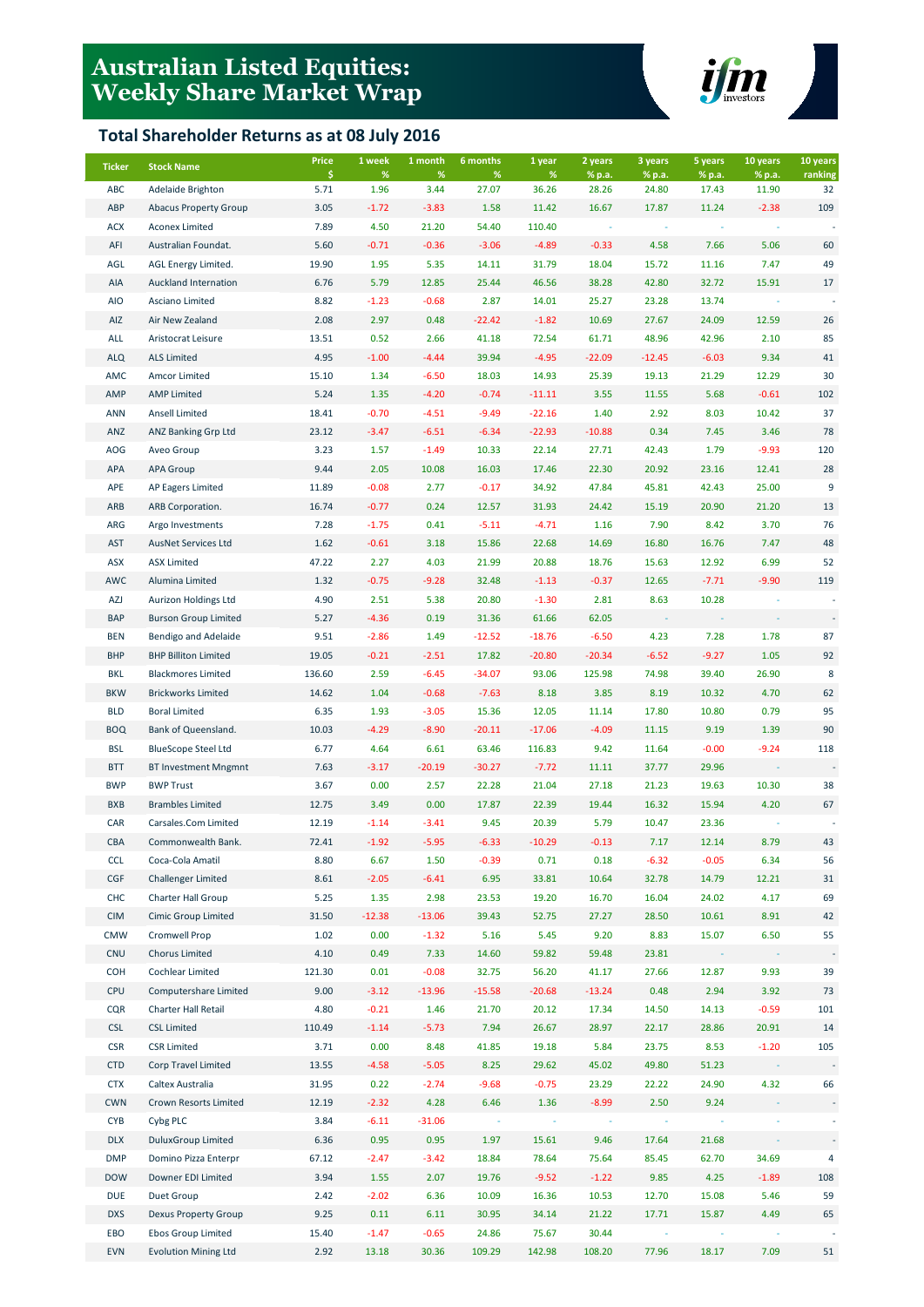| <b>Ticker</b>     | <b>Stock Name</b>                                    | Price<br>Ŝ.   | 1 week<br>%     | 1 month<br>%       | 6 months<br>%  | 1 year<br>%      | 2 years<br>% p.a. | 3 years<br>% p.a. | 5 years<br>% p.a. | 10 years<br>% p.a. | 10 years<br>ranking |
|-------------------|------------------------------------------------------|---------------|-----------------|--------------------|----------------|------------------|-------------------|-------------------|-------------------|--------------------|---------------------|
| <b>EVT</b>        | <b>Event Hospitality</b>                             | 14.53         | 0.41            | $-1.96$            | 1.24           | 18.27            | 28.20             | 23.14             | 23.35             | 14.63              | 22                  |
| <b>FBU</b>        | <b>Fletcher Building</b>                             | 8.28          | 0.24            | 0.36               | 27.66          | 22.83            | 2.94              | 8.39              | 8.52              | 3.93               | 72                  |
| <b>FLT</b>        | <b>Flight Centre Travel</b>                          | 30.71         | $-3.58$         | $-4.86$            | $-17.54$       | $-2.12$          | $-14.79$          | $-5.96$           | 11.19             | 13.84              | 25                  |
| <b>FMG</b>        | Fortescue Metals Grp                                 | 3.86          | 6.34            | 22.15              | 125.51         | 133.43           | $-4.82$           | 8.71              | $-7.76$           | 16.42              | 16                  |
| FPH               | Fisher & Paykel H.                                   | 9.68          | $-0.51$         | $-2.44$            | 24.21          | 53.48            | 51.69             | 49.27             | 37.77             | 11.59              | 33                  |
| <b>FXJ</b>        | Fairfax Media Limited                                | 0.89          | $-0.56$         | $-2.73$            | 4.60           | 10.06            | 1.85              | 25.16             | 1.28              | $-7.55$            | 116                 |
| <b>GEM</b>        | <b>G8 Education Limited</b>                          | 3.82          | $-0.26$         | $-6.05$            | 20.86          | 37.63            | $-3.85$           | 21.38             | 42.48             |                    |                     |
| <b>GMA</b>        | <b>Genworth Mortgage</b>                             | 2.70          | $-0.37$         | 0.00               | 3.71           | $-1.19$          | $-0.59$           |                   |                   |                    |                     |
| <b>GMG</b>        | Goodman Group                                        | 7.14          | 0.14            | $-0.26$            | 17.68          | 16.40            | 21.50             | 17.37             | 17.52             | $-7.63$            | 117                 |
| <b>GNC</b>        | <b>GrainCorp Limited</b>                             | 8.68          | 0.12            | $-1.63$            | 9.44           | 2.57             | 2.35              | $-9.27$           | 5.54              | 4.54               | 64                  |
| <b>GNE</b>        | Genesis Energy Ltd                                   | 2.08          | 0.48            | 7.22               | 19.53          | 43.52            | 18.53             | 0.00              | 0.00              |                    |                     |
| GOZ               | <b>Growthpoint Property</b>                          | 3.18          | 0.95            | $-2.29$            | 10.54          | 6.78             | 20.67             | 16.67             | 17.34             |                    |                     |
| <b>GPT</b>        | <b>GPT Group</b>                                     | 5.42          | $-0.91$         | 1.93               | 20.85          | 32.01            | 22.50             | 16.94             | 15.90             | $-4.59$            | 114                 |
| <b>HGG</b>        | Henderson Group PLC.                                 | 3.54          | $-5.35$         | $-29.62$           | $-37.53$       | $-28.77$         | $-7.34$           | 16.15             | 12.43             | 8.43               | 46                  |
| <b>HSO</b>        | <b>Healthscope Limited</b>                           | 2.75          | $-2.48$         | $-4.51$            | 9.22           | 4.52             |                   |                   |                   |                    |                     |
| <b>HVN</b>        | Harvey Norman                                        | 4.36          | $-4.18$         | $-2.90$            | 7.93           | 4.55             | 23.72             | 26.52             | 15.13             | 4.07               | 70                  |
| IAG               | Insurance Australia                                  | 5.49          | 0.37            | $-4.19$            | 8.49           | 3.96             | 2.35              | 6.06              | 15.55             | 3.92               | 74                  |
| IFL.              | <b>IOOF Holdings Limited</b>                         | 8.18          | $-0.12$         | 0.37               | 0.30           | 4.36             | 4.72              | 8.64              | 9.00              | 3.18               | 80                  |
| IFT               | <b>Infratil Limited</b>                              | 2.98          | 1.02            | $-4.18$            | 3.89           | 11.16            | 27.74             | 20.25             | 23.10             |                    |                     |
| <b>IGO</b>        | Independence Group NL                                | 3.78          | 11.83           | 20.77              | 65.79          | $-4.88$          | $-8.83$           | 15.91             | $-7.17$           | 4.62               | 63                  |
| ILU               | Iluka Resources                                      | 6.46          | $-2.71$         | $-3.44$            | 18.33          | $-5.76$          | $-10.22$          | $-12.21$          | $-14.32$          | 3.18               | 81                  |
| <b>INM</b>        | Iron Mountain Incorp                                 | 52.60         | $-0.42$         | 6.95               |                |                  |                   |                   |                   |                    |                     |
| <b>IOF</b>        | Investa Office Fund                                  | 4.36          | 0.00            | 3.67               | 15.49          | 18.65            | 16.98             | 18.56             | 15.51             | 3.07               | 82                  |
| <b>IPL</b>        | Incitec Pivot Limited                                | 2.92          | $-3.31$         | $-17.51$           | $-17.06$       | $-18.19$         | 2.67              | 4.06              | $-2.77$           | 14.87              | 21                  |
| <b>IRE</b>        | <b>IRESS Limited</b>                                 | 10.79         | $-0.74$         | $-12.28$           | 17.50          | 10.51            | 18.38             | 17.10             | 6.80              | 9.56               | 40                  |
| <b>IVC</b>        | InvoCare Limited                                     | 13.64         | 3.18            | 5.17               | 21.92          | 13.98            | 18.18             | 7.28              | 15.24             | 14.07              | 24                  |
| <b>JBH</b>        | JB Hi-Fi Limited                                     | 23.53         | $-2.57$         | 3.75               | 19.60          | 22.35            | 16.68             | 15.78             | 9.77              | 19.59              | 15                  |
| <b>JHX</b>        | James Hardie Indust                                  | 20.80         | $-0.48$         | $-0.19$            | 30.39          | 20.72            | 23.54             | 34.29             | 31.80             | 12.52              | 27                  |
| LLC               | Lendlease Group                                      | 11.88         | $-3.65$         | $-12.90$           | $-9.24$        | $-17.60$         | $-0.41$           | 16.82             | 9.20              | 2.16               | 84                  |
| <b>LNK</b><br>MEZ | Link Admin Hldg<br><b>Meridian Energy</b>            | 8.28<br>2.49  | 0.61<br>$-1.58$ | $-3.61$<br>$-0.40$ | 10.99<br>16.13 | 36.57            |                   |                   |                   |                    |                     |
| <b>MFG</b>        | Magellan Fin Grp Ltd                                 | 20.76         | $-6.49$         | $-13.57$           | $-19.11$       | 28.72            | 37.46             | 25.68             | 79.13             | 41.44              | $\overline{2}$      |
| <b>MGR</b>        | Mirvac Group                                         | 2.05          | 0.99            | 5.10               | 10.34          | 14.31            | 11.63             | 12.24             | 15.09             | $-1.59$            | 106                 |
| <b>MIN</b>        | Mineral Resources.                                   | 9.03          | 7.50            | $-5.64$            | 134.32         | 55.71            | $-1.71$           | 8.05              | $-2.05$           |                    |                     |
| <b>MLT</b>        | <b>Milton Corporation</b>                            | 4.22          | $-1.17$         | $-1.17$            | $-2.78$        | $-2.09$          | $-0.12$           | 8.03              | 10.32             | 3.99               | 71                  |
| <b>MPL</b>        | Medibank Private Ltd                                 | 2.93          | $-0.68$         | $-7.57$            | 39.25          | 45.12            |                   |                   |                   |                    |                     |
| <b>MQA</b>        | Macq Atlas Roads Grp                                 | 5.39          | 5.07            | 1.89               | 41.60          | 73.29            | 31.28             | 44.60             | 27.06             |                    |                     |
| <b>MQG</b>        | Macquarie Group Ltd                                  | 67.20         | $-1.75$         | $-8.76$            | $-9.49$        | $-10.60$         | 11.68             | 23.63             | 21.41             | 3.37               | 79                  |
| <b>MTS</b>        | Metcash Limited                                      | 1.92          | $-3.27$         | $-5.42$            | 22.29          | 83.73            | $-14.42$          | $-14.57$          | $-7.95$           | 0.03               | 98                  |
| <b>MYO</b>        | <b>MYOB Group Limited</b>                            | 3.50          | 0.57            | 3.86               | 16.01          | 2.01             |                   |                   |                   |                    |                     |
| <b>MYT</b>        | <b>Mighty River Power</b>                            | 2.96          | 2.42            | 5.71               | 9.49           | 21.96            | 23.71             | 19.06             |                   |                    |                     |
| <b>MYX</b>        | Mayne Pharma Ltd                                     | 1.84          | $-1.87$         | 18.58              | 48.90          | 83.15            | 51.51             | 58.97             | 45.21             |                    |                     |
| <b>NAB</b>        | National Aust. Bank                                  | 24.43         | $-3.32$         | $-7.71$            | $-4.89$        | $-17.82$         | $-5.73$           | 3.36              | 7.24              | 2.06               | 86                  |
| <b>NCM</b>        | <b>Newcrest Mining</b>                               | 26.12         | 8.83            | 20.76              | 95.07          | 107.47           | 56.61             | 38.18             | $-7.03$           | 3.64               | 77                  |
| <b>NHF</b>        | <b>NIB Holdings Limited</b>                          | 4.21          | 1.94            | $-7.88$            | 25.51          | 28.79            | 21.12             | 29.69             | 31.33             |                    |                     |
| <b>NST</b>        | Northern Star                                        | 5.68          | 9.02            | 19.83              | 109.93         | 160.91           | 109.35            | 113.27            | 66.32             | 49.43              | $\mathbf{1}$        |
| <b>NUF</b>        | Nufarm Limited                                       | 7.50          | 1.08            | $-5.06$            | $-4.07$        | 4.68             | 27.78             | 19.35             | 11.41             | $-0.26$            | 100                 |
| <b>NVT</b>        | Navitas Limited                                      | 5.52          | 0.00            | 3.18               | 28.51          | 34.20            | $-8.36$           | 2.09              | 10.14             | 14.90              | 20                  |
| OGC               | OceanaGold Corp.                                     | 5.43          | 3.43            | 25.99              | 80.27          | 69.07            | 30.89             | 60.74             | 14.71             |                    |                     |
| <b>ORA</b>        | Orora Limited                                        | 2.78          | 2.21            | 1.09               | 29.59          | 35.14            | 43.14             |                   |                   |                    |                     |
| ORG               | <b>Origin Energy Limited</b>                         | 5.64          | $-2.08$         | $-5.21$            | 29.28          | $-38.80$         | $-28.79$          | $-14.87$          | $-10.68$          | 3.73               | 75                  |
| ORI               | Orica Limited                                        | 12.30         | $-0.97$         | $-6.82$            | $-12.18$       | $-33.81$         | $-17.75$          | $-9.32$           | $-9.16$           | $-0.25$            | 99                  |
| OSH               | Oil Search Limited                                   | 6.95          | 1.31            | $-0.43$            | 6.93           | 3.81             | $-13.74$          | $-2.98$           | 1.81              | 6.15               | 57                  |
| OZL               | <b>OZ Minerals Limited</b>                           | 6.13          | 4.61            | 8.69               | 73.20          | 72.01            | 19.94             | 19.25             | $-11.29$          | $-10.23$           | 121                 |
| PGH               | Pact Group Hldgs Ltd                                 | 6.01          | 1.18            | 2.74               | 33.12          | 28.31            | 34.08             |                   |                   |                    |                     |
| PMV               | Premier Investments                                  | 14.41         | 0.42            | $-4.63$            | 10.99          | 15.12            | 30.80             | 29.12             | 22.33             | 15.51              | 18                  |
| PPT               | Perpetual Limited                                    | 40.38         | $-1.87$         | $-3.54$            | $-2.12$        | $-10.67$         | $-4.43$           | 6.46              | 14.62             | $-1.75$            | 107                 |
| PRY               | Primary Health Care                                  | 3.82          | $-3.05$         | $-4.74$            | 57.56          | $-20.60$         | $-5.53$           | $-2.69$           | 6.10              | $-3.49$            | 112                 |
| PTM               | Platinum Asset                                       | 5.52          | $-4.50$         | $-13.75$           | $-19.77$       | $-20.00$         | $-3.92$           | 3.03              | 10.19             |                    |                     |
| QAN               | <b>Qantas Airways</b>                                | 2.80          | 1.45            | $-7.89$            | $-31.03$       | $-16.42$         | 49.07             | 30.15             | 6.96              | 1.59               | 89                  |
| QBE               | <b>QBE Insurance Group</b>                           | 10.36         | $-0.77$         | $-14.10$           | $-7.22$        | $-21.70$         | $-1.52$           | $-11.32$          | $-6.11$           | $-0.85$            | 104                 |
| QUB<br><b>REA</b> | <b>Qube Holdings Limited</b><br><b>REA Group Ltd</b> | 2.20<br>62.33 | $-1.35$<br>5.23 | $-4.76$<br>12.31   | 0.54<br>22.23  | $-4.98$<br>52.85 | 0.52<br>17.65     | 12.49<br>29.31    | 9.79<br>40.38     | 32.99              | 6                   |
|                   |                                                      |               |                 |                    |                |                  |                   |                   |                   |                    |                     |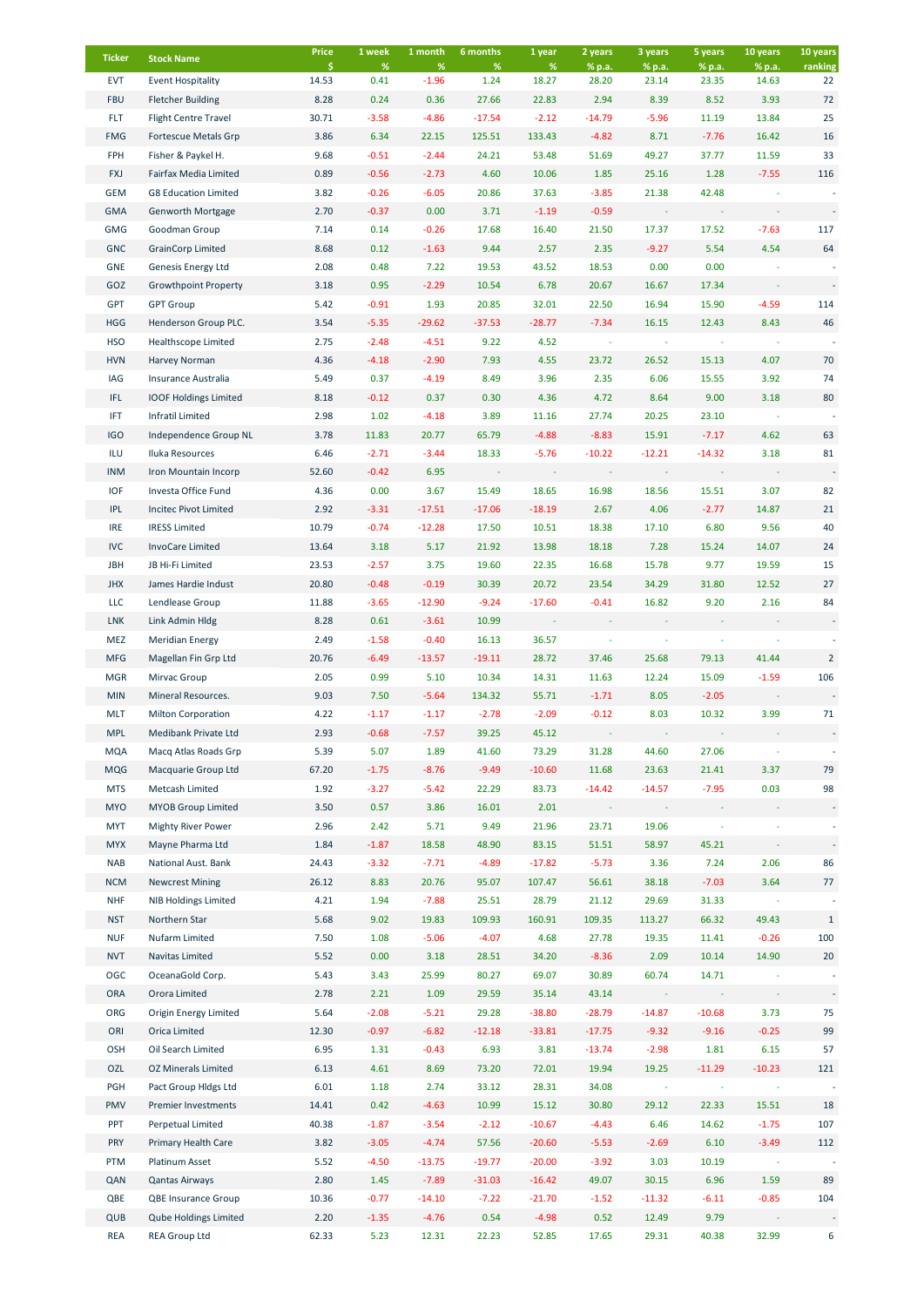| <b>Ticker</b> | <b>Stock Name</b>            | Price      | 1 week       | 1 month      | 6 months         | 1 year          | 2 years  | 3 years  | 5 years  | 10 years | 10 years       |
|---------------|------------------------------|------------|--------------|--------------|------------------|-----------------|----------|----------|----------|----------|----------------|
| <b>REG</b>    | Regis Healthcare Ltd         | \$<br>4.78 | $\%$<br>0.84 | $\%$<br>5.99 | $\%$<br>$-12.65$ | $\%$<br>$-7.85$ | % p.a.   | % p.a.   | % p.a.   | % p.a.   | ranking        |
| <b>REH</b>    | Reece Limited                | 36.59      | $-0.57$      | $-1.43$      | 14.12            | 11.75           | 10.77    | 18.21    | 13.16    | 11.00    | 34             |
| <b>RHC</b>    | Ramsay Health Care           | 71.49      | 0.65         | $-2.27$      | 12.40            | 18.30           | 26.05    | 27.87    | 33.61    | 23.28    | 11             |
| <b>RIO</b>    | Rio Tinto Limited            | 48.30      | 4.84         | 6.93         | 18.90            | 2.41            | $-7.11$  | 2.71     | $-6.93$  | 0.39     | 97             |
| <b>RMD</b>    | ResMed Inc.                  | 8.48       | 0.71         | 5.21         | 15.54            | 13.19           | 28.37    | 21.10    | 25.49    | 10.73    | 35             |
| <b>RRL</b>    | <b>Regis Resources</b>       | 3.87       | 9.32         | 19.08        | 67.09            | 251.33          | 51.05    | 10.66    | 9.31     | 14.20    | 23             |
| <b>RWC</b>    | Reliance Worldwide           | 3.08       | $-1.28$      | $-1.60$      |                  |                 |          |          |          |          |                |
| S32           | South32 Limited              | 1.73       | 10.90        | 8.13         | 84.04            | 0.29            |          |          |          |          |                |
| SBM           | St Barbara Limited           | 3.55       | 9.91         | 15.64        | 121.18           | 522.81          | 455.60   | 93.50    | 12.79    | 1.13     | 91             |
| SCG           | <b>Scentre Group</b>         | 5.11       | 2.82         | 8.96         | 26.26            | 37.44           | 30.16    |          |          |          |                |
| <b>SCP</b>    | <b>SCA Property Group</b>    | 2.38       | 3.93         | 3.47         | 18.54            | 18.58           | 22.97    | 19.69    |          |          |                |
| SDF           | Steadfast Group Ltd          | 1.97       | 0.51         | $-1.01$      | 33.83            | 23.79           | 27.00    |          |          |          |                |
| <b>SEK</b>    | Seek Limited                 | 15.23      | 0.53         | $-1.99$      | 11.00            | 11.74           | $-2.65$  | 20.33    | 20.14    | 12.29    | 29             |
| SGM           | Sims Metal Mgmt Ltd          | 7.98       | $-1.97$      | $-2.21$      | 18.48            | $-16.48$        | $-8.11$  | 0.80     | $-13.35$ | $-4.29$  | 113            |
| SGP           | Stockland                    | 4.82       | 1.26         | 5.39         | 21.75            | 21.46           | 15.89    | 17.14    | 12.73    | 1.62     | 88             |
| SGR           | The Star Ent Grp             | 5.45       | $-2.50$      | $-4.22$      | 13.51            | 21.77           | 32.52    | 26.40    | 8.67     |          |                |
| <b>SHL</b>    | Sonic Healthcare             | 21.35      | 0.09         | $-1.88$      | 25.80            | $-1.43$         | 13.53    | 16.88    | 14.34    | 6.82     | 53             |
| <b>SKC</b>    | Skycity Ent Grp Ltd          | 4.43       | 0.45         | $-0.45$      | 16.67            | 21.81           | 14.82    | 10.90    | 13.41    | 2.42     | 83             |
| SKI           | Spark Infrastructure         | 2.44       | 0.00         | 6.09         | 34.41            | 34.46           | 20.07    | 17.03    | 17.90    |          |                |
| <b>SKT</b>    | Sky Network                  | 4.75       | 3.94         | 14.46        | 23.77            | $-7.65$         | $-8.18$  | 7.33     | 7.88     | 4.17     | 68             |
| SOL           | Soul Pattinson (W.H)         | 16.99      | $-0.06$      | 5.20         | $-2.88$          | 29.15           | 9.48     | 11.44    | 8.09     | 10.45    | 36             |
| <b>SPK</b>    | Spark New Zealand            | 3.62       | 7.10         | 10.70        | 21.48            | 52.67           | 25.79    | 28.51    | 23.74    | 7.34     | 50             |
| <b>SRX</b>    | <b>Sirtex Medical</b>        | 26.18      | $-0.49$      | $-7.56$      | $-32.46$         | $-12.39$        | 17.93    | 29.95    | 39.04    | 27.70    | $\overline{7}$ |
| <b>STO</b>    | Santos Limited               | 4.76       | 2.81         | 0.42         | 42.31            | $-23.85$        | $-35.01$ | $-22.17$ | $-12.68$ | $-2.54$  | 110            |
| <b>SUL</b>    | Super Ret Rep Ltd            | 8.75       | $-0.91$      | $-1.57$      | $-15.57$         | 3.09            | 2.69     | $-7.29$  | 9.48     | 21.86    | 12             |
| <b>SUN</b>    | <b>Suncorp Group Limited</b> | 12.21      | 0.25         | $-2.48$      | 8.88             | $-4.59$         | 0.78     | 8.09     | 14.61    | 0.81     | 94             |
| <b>SVW</b>    | Seven Group Holdings         | 6.40       | 0.79         | 16.15        | 30.18            | 10.93           | $-3.55$  | 5.08     | $-3.34$  | 0.57     | 96             |
| <b>SWM</b>    | Seven West Media Ltd         | 1.025      | $-1.91$      | $-5.96$      | 44.90            | 12.76           | $-20.28$ | $-11.68$ | -12.87   | $-6.71$  | 115            |
| <b>SYD</b>    | Sydney Airport               | 7.11       | 1.57         | 2.40         | 19.02            | 35.85           | 32.64    | 31.61    | 25.98    | 15.32    | 19             |
| <b>SYR</b>    | Syrah Resources              | 5.98       | 0.17         | $-1.48$      | 70.86            | 67.69           | 17.78    | 43.86    | 111.27   |          |                |
| <b>TAH</b>    | <b>TABCORP Holdings Ltd</b>  | 4.30       | $-5.49$      | $-3.59$      | 0.00             | $-5.64$         | 21.20    | 17.51    | 12.63    | 1.00     | 93             |
| TCL           | <b>Transurban Group</b>      | 12.00      | 0.33         | 2.77         | 20.73            | 28.61           | 29.86    | 26.15    | 21.92    | 8.68     | 44             |
| <b>TLS</b>    | Telstra Corporation.         | 5.59       | 0.18         | 1.45         | 8.40             | $-4.22$         | 7.95     | 10.63    | 18.62    | 8.46     | 45             |
| <b>TME</b>    | Trade Me Group               | 4.67       | 6.87         | 6.87         | 24.71            | 62.11           | 21.74    | 8.23     |          |          |                |
| <b>TNE</b>    | <b>Technology One</b>        | 5.08       | $-1.74$      | $-5.93$      | 11.19            | 42.66           | 38.45    | 42.81    | 36.50    | 23.94    | 10             |
| <b>TPM</b>    | <b>TPG Telecom Limited</b>   | 11.85      | $-0.75$      | $-1.90$      | 28.59            | 34.46           | 47.68    | 47.65    | 49.95    | 34.10    | 5              |
| <b>TTS</b>    | <b>Tatts Group Limited</b>   | 3.89       | 3.18         | $-0.77$      | $-3.74$          | 6.84            | 10.40    | 10.86    | 14.97    | 7.92     | 47             |
| <b>TWE</b>    | <b>Treasury Wine Estate</b>  | 9.40       | 1.29         | $-6.93$      | 20.15            | 92.63           | 38.62    | 19.86    | 24.02    |          |                |
| <b>VCX</b>    | <b>Vicinity Centres</b>      | 3.42       | 0.89         | 6.33         | 27.60            | 21.52           | 23.79    | 18.46    |          |          |                |
| VOC           | Vocus Comms Ltd              | 8.36       | $-0.74$      | $-8.87$      | 22.43            | 55.51           | 25.09    | 59.92    | 29.28    | 36.28    | 3              |
| <b>WBC</b>    | <b>Westpac Banking Corp</b>  | 28.27      | $-3.45$      | $-7.61$      | $-5.77$          | $-8.57$         | $-3.05$  | 6.30     | 11.01    | 6.65     | 54             |
| WES           | <b>Wesfarmers Limited</b>    | 40.43      | 0.62         | $-1.56$      | 4.26             | 6.87            | 1.72     | 6.00     | 9.19     | 5.47     | 58             |
| <b>WFD</b>    | <b>Westfield Corporation</b> | 10.75      | $-0.09$      | 0.94         | 18.25            | 18.81           | 23.66    | $\sim$   |          |          |                |
| <b>WOR</b>    | <b>WorleyParsons Limited</b> | 7.36       | 2.51         | $-6.24$      | 65.39            | $-23.59$        | $-32.88$ | $-22.81$ | $-16.73$ | $-3.16$  | 111            |
| <b>WOW</b>    | <b>Woolworths Limited</b>    | 20.61      | $-0.63$      | $-4.67$      | $-7.96$          | $-20.31$        | $-20.14$ | $-8.99$  | $-0.34$  | 4.74     | 61             |
| <b>WPL</b>    | Woodside Petroleum           | 26.61      | $-0.11$      | $-4.00$      | $-3.48$          | $-16.33$        | $-13.60$ | $-2.80$  | $-2.60$  | $-0.82$  | 103            |
| <b>WTC</b>    | WiseTech Global Ltd          | 4.85       | 6.83         | 11.24        |                  |                 |          |          |          |          |                |
| XRO           | Xero Limited                 | 17.10      | $-0.06$      | $-4.74$      | 2.83             | 11.40           | $-16.44$ | 2.03     |          |          |                |
| ZEL           | Z Energy Limited             | 7.74       | $-0.77$      | $-0.39$      | 32.04            | 50.11           | 49.56    |          |          |          |                |

*Data source: IFM Investors, IRESS*

*The above information, compiled by IFM Investors, shows Total Shareholder Return (TSR) for the 170 largest companies listed on the Australian Securities Exchange. The size of a company is determined by its market capitalisation, calculated as price multiplied by ordinary fully paid shares on issue, at the start of the previous quarter. TSR expresses the current price of a stock, plus all dividends accrued within the period, as a percentage of the share price, adjusted for any capital events, at the start of the period.*